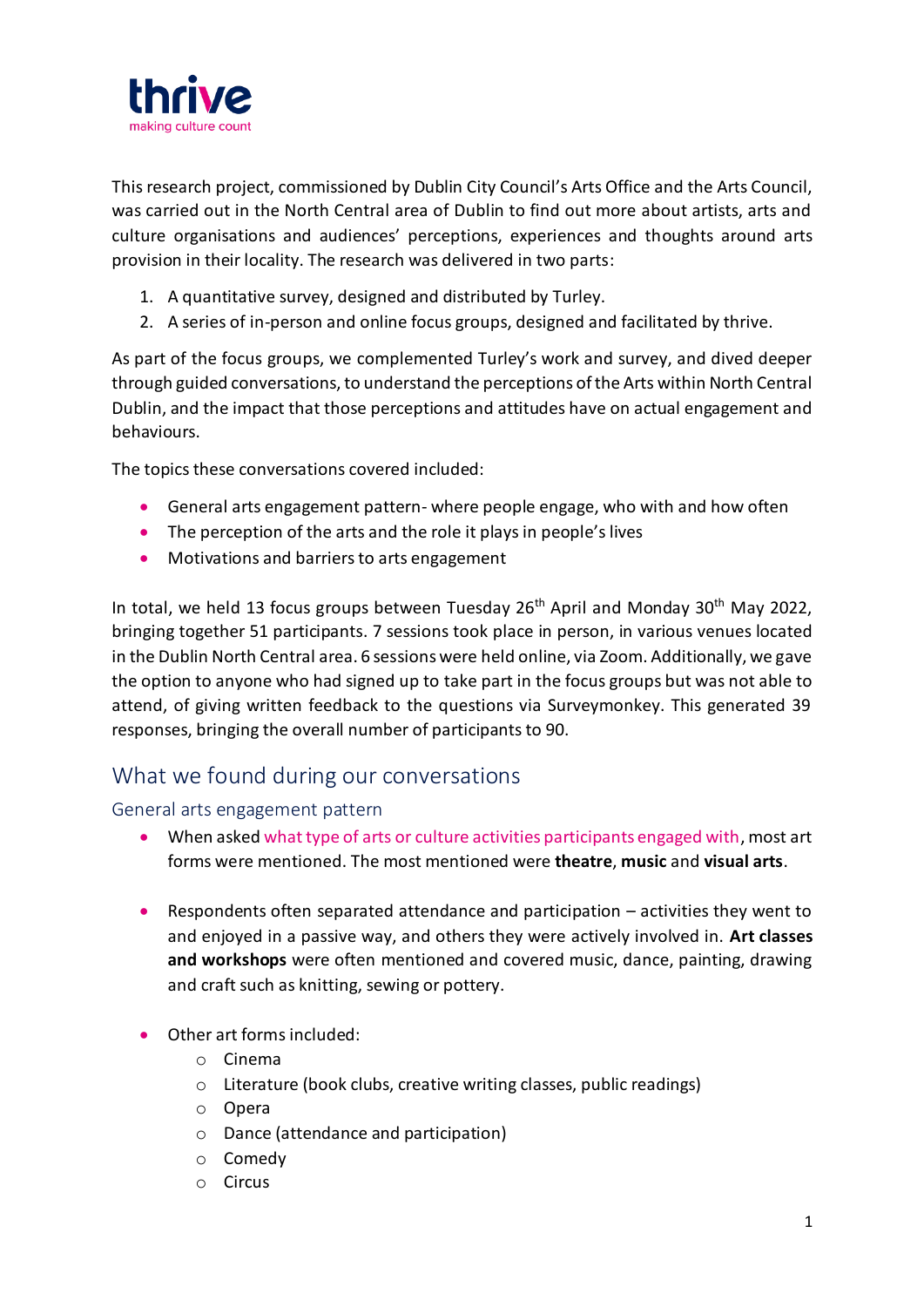

### o Museums

- People had different understanding of arts and culture. As such, many activities mentioned would be considered culture rather than arts, such as gardening, food and drink, green events, family activities or chess.
- When asked where people engaged, responses varied. The majority said they tended to engage in venues in the city centre and that there was very little on offer in their local area. However, when we looked at the venues they attended, we were able to categorise them based on their location. We found that many are situated in Dublin North Central:
	- o The Red Stables
	- o The Helix
	- o The Viking
	- o Sean O'Casey Community Centre Theatre
	- o The Shed, Clontarf
	- o Axis Ballymun
	- o Casino, Marino
	- o Artane School of Music
	- $\circ$  Local parks (St Anne's, Fairview and Rockfield were mentioned several times)
	- o Local community centres (Sphere 17 Darndale was mentioned)
	- o Local churches
	- o Local schools
	- o Local libraries
	- o Local GAA clubs
- Who participants engaged with when attending or participating in arts and culture depended on the type of event they went to. Most said they went **with their partner**, **friends**, or **family**. A large number of respondents also said they often went to some events **by themselves**.
- People we interviewed were **frequent attenders**. Most said they engaged **daily**, **weekly** or **monthly**.
- Finally, when asked how they usually find out about activities to do or to attend, responses were diverse. The majority find out through **word of mouth** or **social media**. **Facebook** was the number one platform they used for this purpose, especially local community or residents' association groups. Other resources included:
	- o Newspapers (the Irish Times, Sunday Times were mentioned often)
	- o Radio (Arena on RTE 1)
	- o Online (Google, Journal of Music, Meetup, LovinDublin)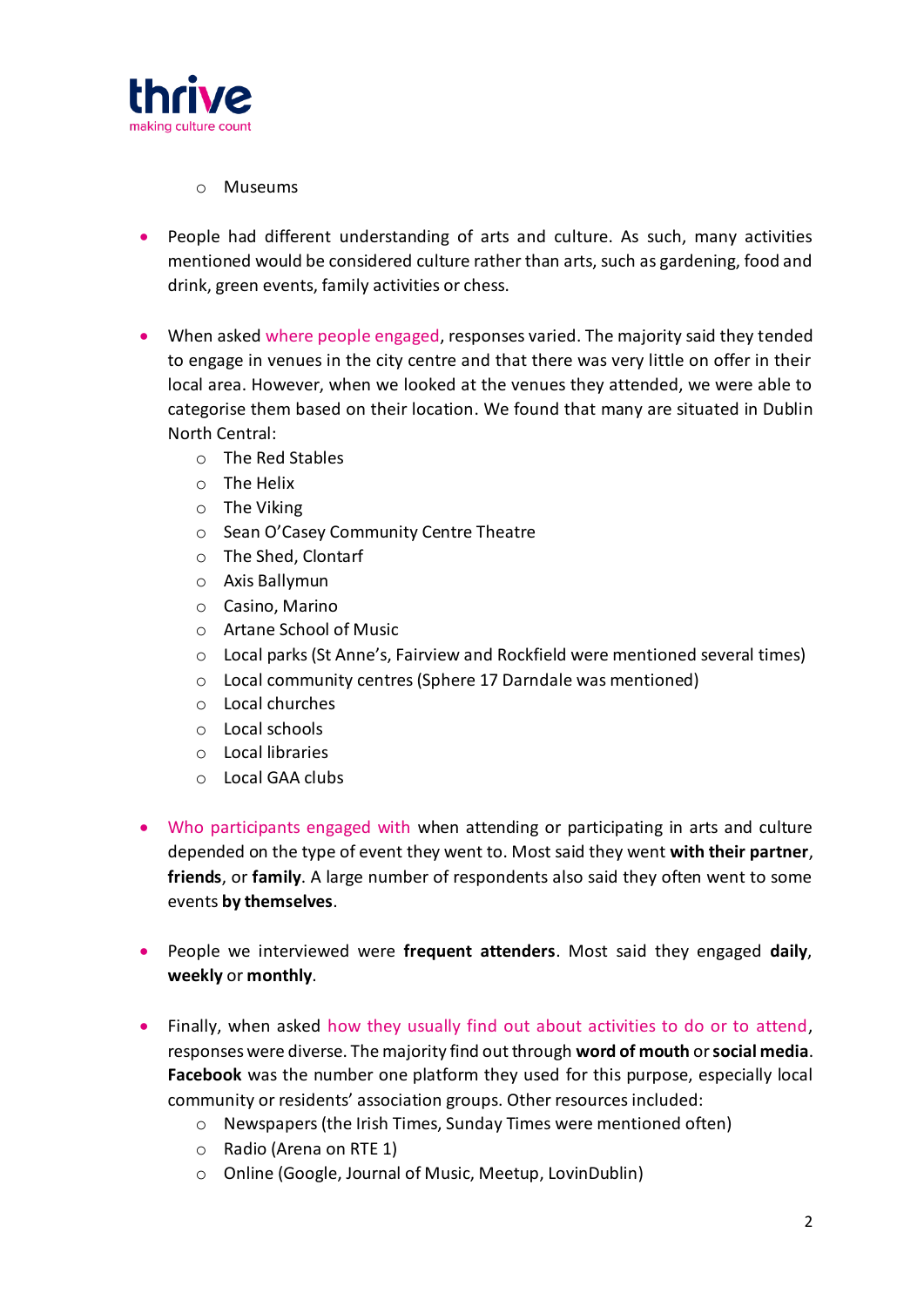

- o Newsletters from specific venues
- o Notice boards, flyers or posters in local shops or venues
- o Outdoor advertising
- o Whatsapp groups
- o Going physically to local community centres to ask what's on
- o Two people mentioned the Culture Club by Dublin City Council Culture Company.
- There was a general agreement that a **centralised online platform** that would feature information about all the events and things to do in different parts of the city is needed. Many referred to the Culture Night website as an example of something they would like to see in the future, where one could pick an area and see what's on in this specific area.
- Some participants said they were subscribed to the Dublin City Council's newsletter, but the majority was not aware it was available.

## Motivations and barriers to arts engagement

- Our participants engage with arts and culture on a regular basis for various reasons. Most focused on the **impact** arts and culture has on them and the **benefits** it brings them:
	- o An opportunity to connect with others. Those were interested in the social aspect and the shared experience with other like-minded individuals.
	- o Learning and experiencing something new that makes them think
	- o Curiosity
	- o Feeding the soul
	- o Wellbeing
	- o Happiness and enjoyment
	- o Relaxation
- On the other hand, there are many barriers to arts engagement in Dublin North Central:
	- $\circ$  The lack of offer, events and venues in the area was the most mentioned.
	- o Lack of awareness came second
	- o Public transport
	- o Pricing
	- o Accessibility
	- o Confidence
- For artists and people working in arts and culture organisations, there were additional barriers directly linked to their practice: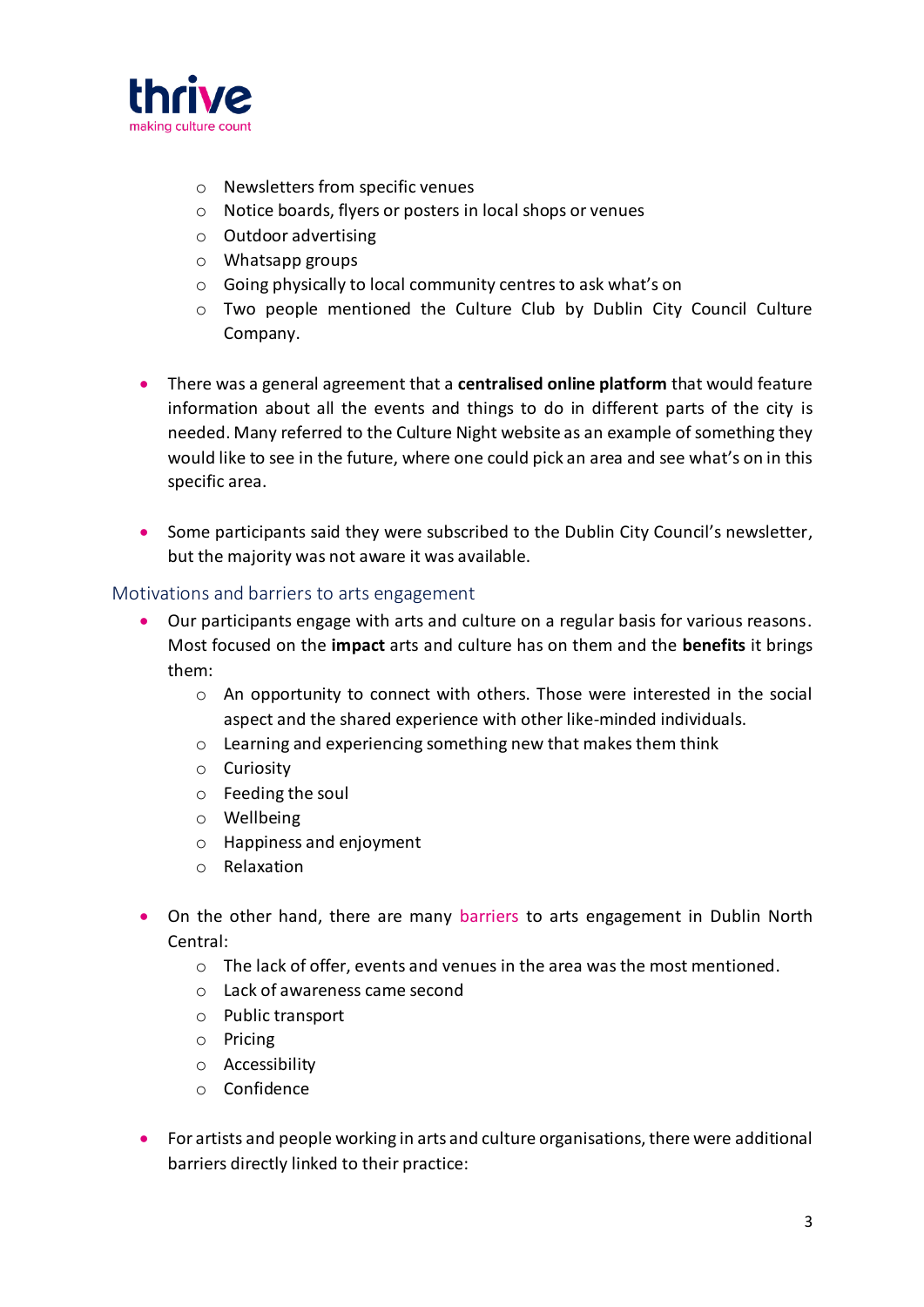

- o Lack of studio space
- o Bureaucracy around funding applications that the majority finds too complicated, not streamlined, in a language they don't necessarily understand. Many also said they're often unaware of funding opportunities.
- o The design of funding that already exists. Some mentioned the desire to see multi-annual funding rather than project-based in order to maintain and nurture relationships between different areas of the city.
- We also asked participants about the things they liked and disliked in Dublin North Central. They liked people in the area, the outdoor opportunities and natural beauty (parks, sea front in Clontarf, the coastline), as well as its diversity. Things they disliked included how the area is disconnected within itself and from the rest of the city, the litter, antisocial behaviour, lack of restaurants and things to do, and finally, its bad reputation.

## Perception of the arts and the role it plays in people's lives

- We also asked our participants whether going to arts or culture events make them feel part of the community. All agreed that arts and culture in general make them feel part of the community. However, they didn't think this was the case in Dublin North Central because of the lack of offer in the area.
- When asked about what arts and culture meant to them, all participants said it had an incredibly important place in their lives. These are some of the things they said:

*"They enable to enter into people's minds. It's about engaging, enjoying the experience. It inspires me to do things differently. It entertains me. It makes life more enjoyable."*

*"It's a real appreciation of someone else's skills. You don't get that often in your daily life."*

*"The arts has the power to change people and change lives."*

*"The joy of seeing people who think they have nothing to offer and seeing them changed by the experience of going out in front of an audience."*

*"People think it's a hobby, but it's more than that. It's everything to me. It's an extension of my personality."*

*"It's about trying to connect. With cinema, I enjoy going alone but with live music you're connecting with the crowd and the atmosphere that is there. Connection is a big thing for me."*

## Other relevant comments

- The loss of Richmond Road Studios was mentioned a few times.
- There are many empty buildings that are currently not used and could be used for arts and culture purposes.